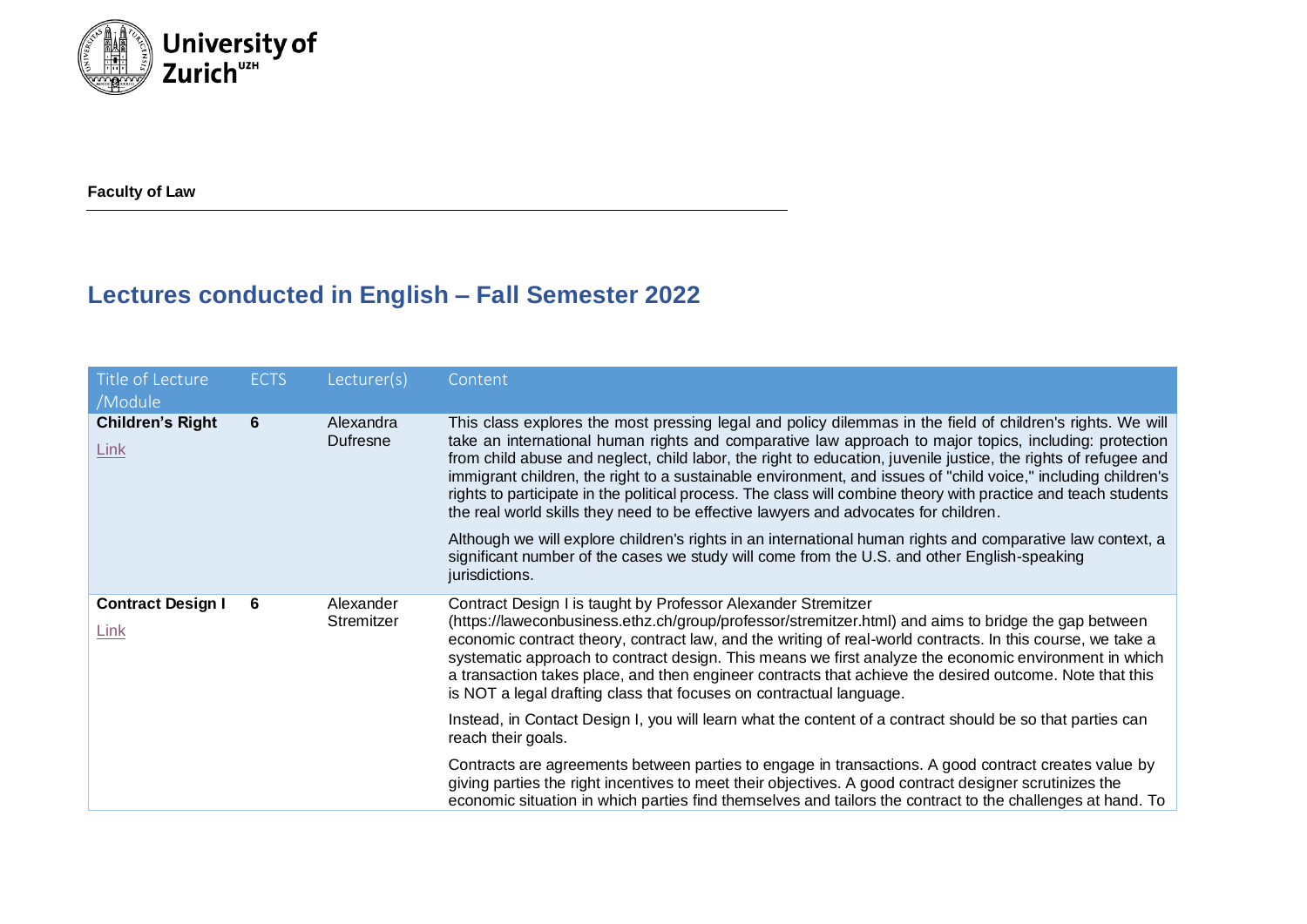|  | <b>Nuiversity of</b><br><i>- Z</i> urich » |
|--|--------------------------------------------|
|--|--------------------------------------------|

|                                                     |   |                                    | help you become sophisticated contract designers, we draw from insights, for which more than half a<br>dozen Nobel Prizes were awarded in the past two decades, and transfer them to the art of writing real-<br>world contracts. In other words, Contract Design I will provide you with analytical tools related to<br>contracting that are invaluable to successful lawyers, business leaders, and startup founders.                                                                                                                                                                                                                                                                                                                                                                                       |
|-----------------------------------------------------|---|------------------------------------|---------------------------------------------------------------------------------------------------------------------------------------------------------------------------------------------------------------------------------------------------------------------------------------------------------------------------------------------------------------------------------------------------------------------------------------------------------------------------------------------------------------------------------------------------------------------------------------------------------------------------------------------------------------------------------------------------------------------------------------------------------------------------------------------------------------|
|                                                     |   |                                    | In Contract Design I, you will be asked to watch a series of videos (10-                                                                                                                                                                                                                                                                                                                                                                                                                                                                                                                                                                                                                                                                                                                                      |
|                                                     |   |                                    | 15 minutes each) that we produced for this course. These video episodes introduce you to key concepts<br>of economic, behavioral, and experimental contract theory. We will cover topics such as moral hazard,<br>adverse selection, elicitation mechanisms, relationship-specific investments, and relational contracting.<br>You can find the welcome video at this link (https://www.youtube.com/watch?v=CvldfG70zq0). However,<br>this course prioritizes applications of contract design. Therefore, we will use class time to discuss a<br>selection of exciting real-world case studies, ranging from purchases& sales of assets, oil & gas<br>exploration, movie production & distribution, construction & development, M&A deals, to executive<br>compensation and many other types of transactions. |
|                                                     |   |                                    | UZH students: Your final grade will consist of three components: 1) You are required to take weekly<br>computer-based quizzes during class time.                                                                                                                                                                                                                                                                                                                                                                                                                                                                                                                                                                                                                                                              |
|                                                     |   |                                    | Thus, it is imperative that you attend the lectures to be able to finish the quizzes and pass this course.<br>Moreover, we regularly post questions regarding the case studies that we examine in class. 2) You have<br>to compose short responses to these questions and upload them. 3) Lastly, you participate in a group<br>project where your team prepares and records a powerpoint presentation on a particular case study. You<br>will take the role of consultants advising a company board regarding the contract design in an upcoming<br>major transaction.                                                                                                                                                                                                                                       |
| Comparative<br><b>Constitutional</b><br>Law<br>Link | 6 | <b>Tilmann Martin</b><br>Altwicker | What is a constitution? How are constitutions made? What is constitutional review? How are fundamental<br>rights protected in the constitution? How is power distributed among different branches of government?<br>This lecture presents the principles and structures of constitutional review, fundamental rights and<br>government of selected constitutional states (including Germany, South Africa, India, the United Kingdom<br>and the United States) in a comparative perspective.                                                                                                                                                                                                                                                                                                                  |
|                                                     |   |                                    | In addition, selected topical issues will be explored (the role of international law in constitutional law,<br>constitutional transplants, decline of liberal constitutionalism). Participants are expected to read and                                                                                                                                                                                                                                                                                                                                                                                                                                                                                                                                                                                       |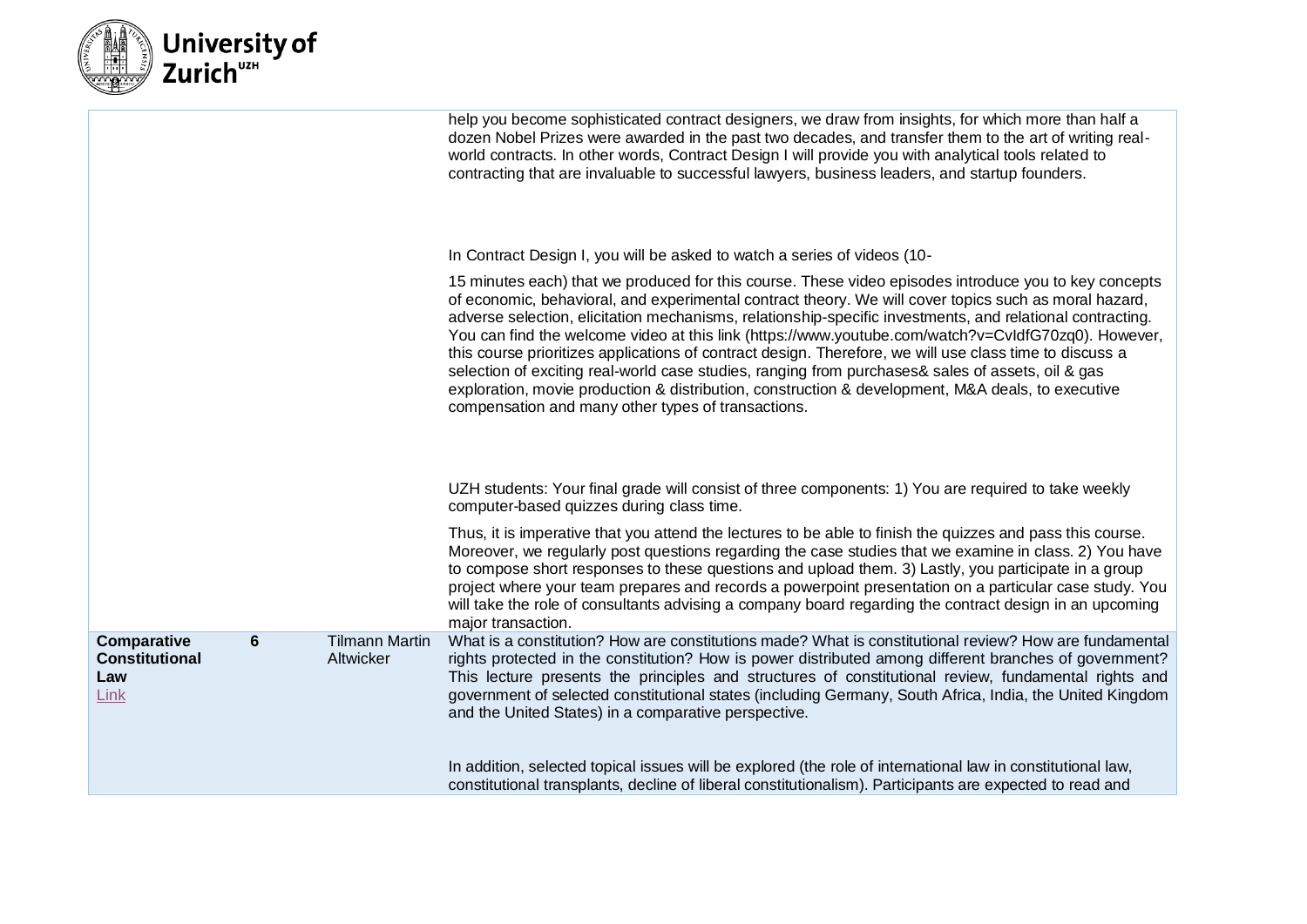

|                                           |                 |                            | discuss case law from the selected jurisdictions as well as research literature provided in the lecture<br>materials. Language of materials, lectures and examination will be English.                                                |
|-------------------------------------------|-----------------|----------------------------|---------------------------------------------------------------------------------------------------------------------------------------------------------------------------------------------------------------------------------------|
| Comparative<br><b>Private Law</b><br>Link | 6               | José Luis<br>Alonso        | The course will introduce students to contemporary concepts and methods of comparative law. It will<br>illustrate the functions of comparative law by examples taken from various systems of law as well as<br>sources of uniform law |
|                                           |                 | Ulrike<br><b>Babusiaux</b> |                                                                                                                                                                                                                                       |
|                                           |                 | <b>Helmut Heiss</b>        |                                                                                                                                                                                                                                       |
|                                           |                 | Natasa<br>Hadzimanovi      |                                                                                                                                                                                                                                       |
| Criminology<br>Link                       | $6\phantom{1}6$ | Nora<br>Markwalder         | The course aims to introduce students to the basic concepts of criminology and a selection of spe-cific<br>research areas. The following topics will be covered:                                                                      |
|                                           |                 |                            | - theory and methodology (criminological theories, data collection, evaluations and experiments, national<br>and international databases)                                                                                             |
|                                           |                 |                            | - crime prevention (crime mapping, hotspot-analysis and problem- oriented polic-ing)                                                                                                                                                  |
|                                           |                 |                            | - white-collar crime and organized crime - violent offenses and homicides                                                                                                                                                             |
|                                           |                 |                            | - victimology                                                                                                                                                                                                                         |
|                                           |                 |                            | - juvenile delinquency                                                                                                                                                                                                                |
|                                           |                 |                            | - comparative criminological research                                                                                                                                                                                                 |
|                                           |                 |                            | - effects of sanctioning                                                                                                                                                                                                              |
|                                           |                 |                            |                                                                                                                                                                                                                                       |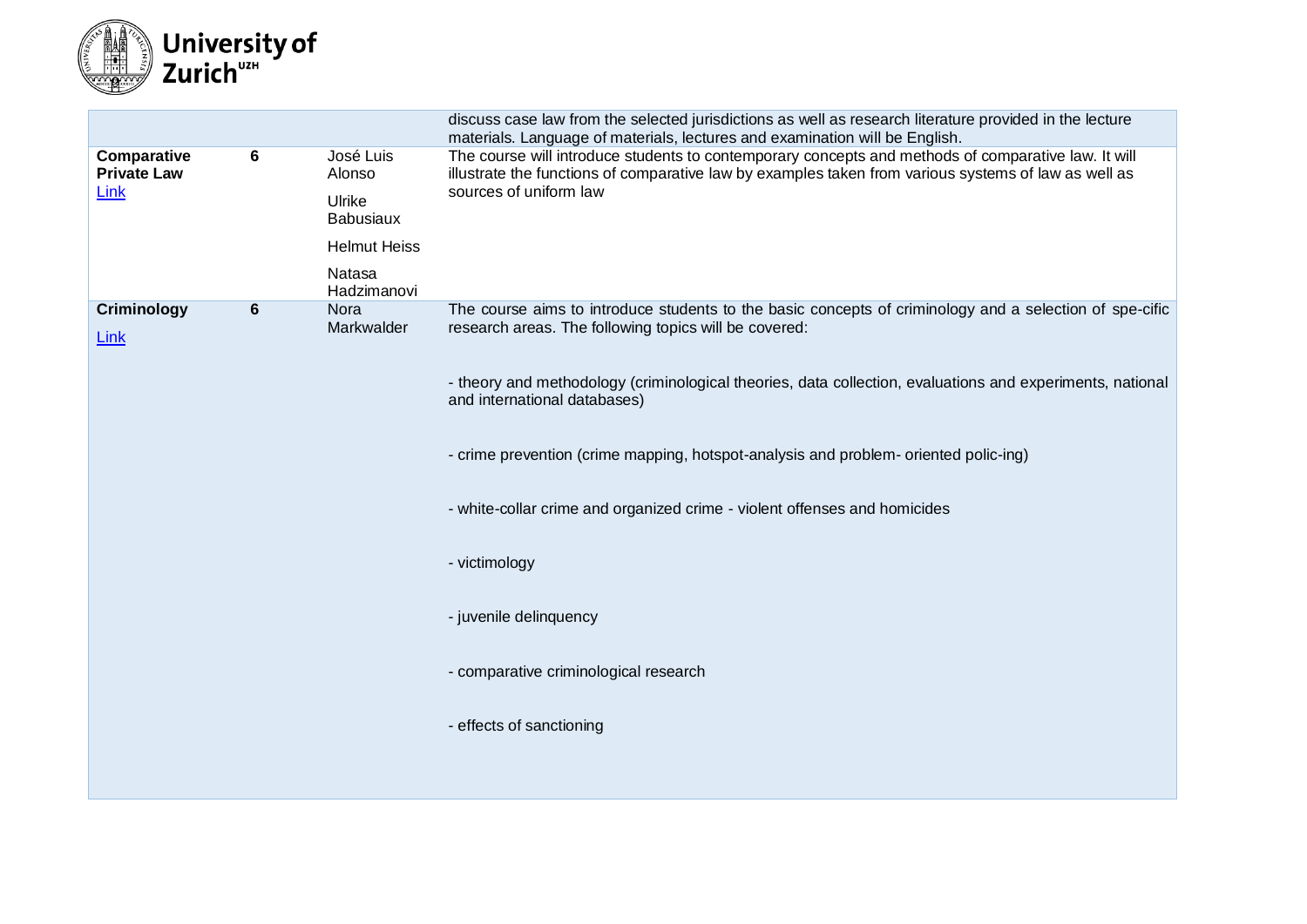

|                                                              |   |                                    | The completion of the bachelor course in criminology is not required for this course.                                                                                                                                                                                                                                                                                                                                                                                                                                                                                                                                                                                                                                                                                                                                                                                                                                                                                                                                                                                                                                                                                                                      |
|--------------------------------------------------------------|---|------------------------------------|------------------------------------------------------------------------------------------------------------------------------------------------------------------------------------------------------------------------------------------------------------------------------------------------------------------------------------------------------------------------------------------------------------------------------------------------------------------------------------------------------------------------------------------------------------------------------------------------------------------------------------------------------------------------------------------------------------------------------------------------------------------------------------------------------------------------------------------------------------------------------------------------------------------------------------------------------------------------------------------------------------------------------------------------------------------------------------------------------------------------------------------------------------------------------------------------------------|
| <b>Current Issues in</b><br><b>International Law</b><br>Link | 6 | Christine<br>Kaufmann              | This course examines current, generally important issues of international law. Topics will therefore vary<br>from year to year.                                                                                                                                                                                                                                                                                                                                                                                                                                                                                                                                                                                                                                                                                                                                                                                                                                                                                                                                                                                                                                                                            |
|                                                              |   |                                    | The topic in fall semester 2022 is Digitalization and International Law.                                                                                                                                                                                                                                                                                                                                                                                                                                                                                                                                                                                                                                                                                                                                                                                                                                                                                                                                                                                                                                                                                                                                   |
| European<br><b>Criminal Law</b><br>Link                      | 6 | <b>Lukas Staffler</b>              | The course offers a systematic introduction to the field of European Criminal Law combining European<br>Union Law and Council of Europe Law. The course will cover substantive criminal law (e.g. money<br>laundering, terrorism) as well as criminal procedure (most importantly mutual legal assistance and law<br>enforcement institutions). In the first part, particular attention will be paid to the structures and<br>constitutional foundations of European Criminal Law and its fundamental rights framework. The powers<br>and limits of law- and policy-makers in the European realm will be subjected to critical analysis. The<br>second part of this course continues with an overview of the main substantial and procedural issues in<br>the field of European criminal law before turning to more in-depth explorations of selected up-to-date<br>topics. Among others, innovations in the EU will be studied (EPPO, mutual recognition, e-evidence) and<br>discussed in terms of their compatibility with human rights, traditional tenets of criminal procedure and<br>basic concepts of justice. Finally, the delicate position and options of Non-EU-countries will be<br>addressed. |
| <b>European Tax</b><br>Law<br>Link                           | 6 | Madeleine<br>Simonek               | The course European Tax Law is divided into three parts and begins with an introduction into the general<br>principles of EU law looked at from a tax perspective and an overview of the tax relevant aspects of the<br>relationsship between Switzerland and the EU. In Part two, the ECJ jurisdiction on the fundamental<br>freedoms in tax matters and its impact on the domestic tax laws of the EU member states will be<br>discussed. Part III deals with the tax directives and the EU state aid rules with a focus on direct taxes.<br>Part II and Part III will consist of presentations of the students.                                                                                                                                                                                                                                                                                                                                                                                                                                                                                                                                                                                         |
| <b>Global Legal</b><br><b>History</b><br>Link                | 6 | Elisabetta<br>Fiocchi<br>Malaspina | tba                                                                                                                                                                                                                                                                                                                                                                                                                                                                                                                                                                                                                                                                                                                                                                                                                                                                                                                                                                                                                                                                                                                                                                                                        |
| <b>History of</b><br><b>Business Law</b><br>Link             | 6 | Andreas Thier                      | The course examines the foundations of the normative framework of the economy, market order and the<br>organizational structures of market participants from the perspective of legal history. It focuses on the<br>connections between legal structures, developments in economic history and cultural change.                                                                                                                                                                                                                                                                                                                                                                                                                                                                                                                                                                                                                                                                                                                                                                                                                                                                                            |
| <b>International</b><br><b>Organisations</b><br>Link         | 6 | <b>Urs Saxer</b>                   | The course is on the law of international organisations as a special branch of public international law. We<br>will start with a general part addressing the basics of the law and the theory of international<br>organisations. We will then discuss the UN, the EU as example of a supranational organisation, regional<br>organisations such as the OSCE and the Council of Europe, the WTO, the Bretton Woods Institutions,<br>humanitarian organisations such as the ICRC, and the role of NGOs.                                                                                                                                                                                                                                                                                                                                                                                                                                                                                                                                                                                                                                                                                                      |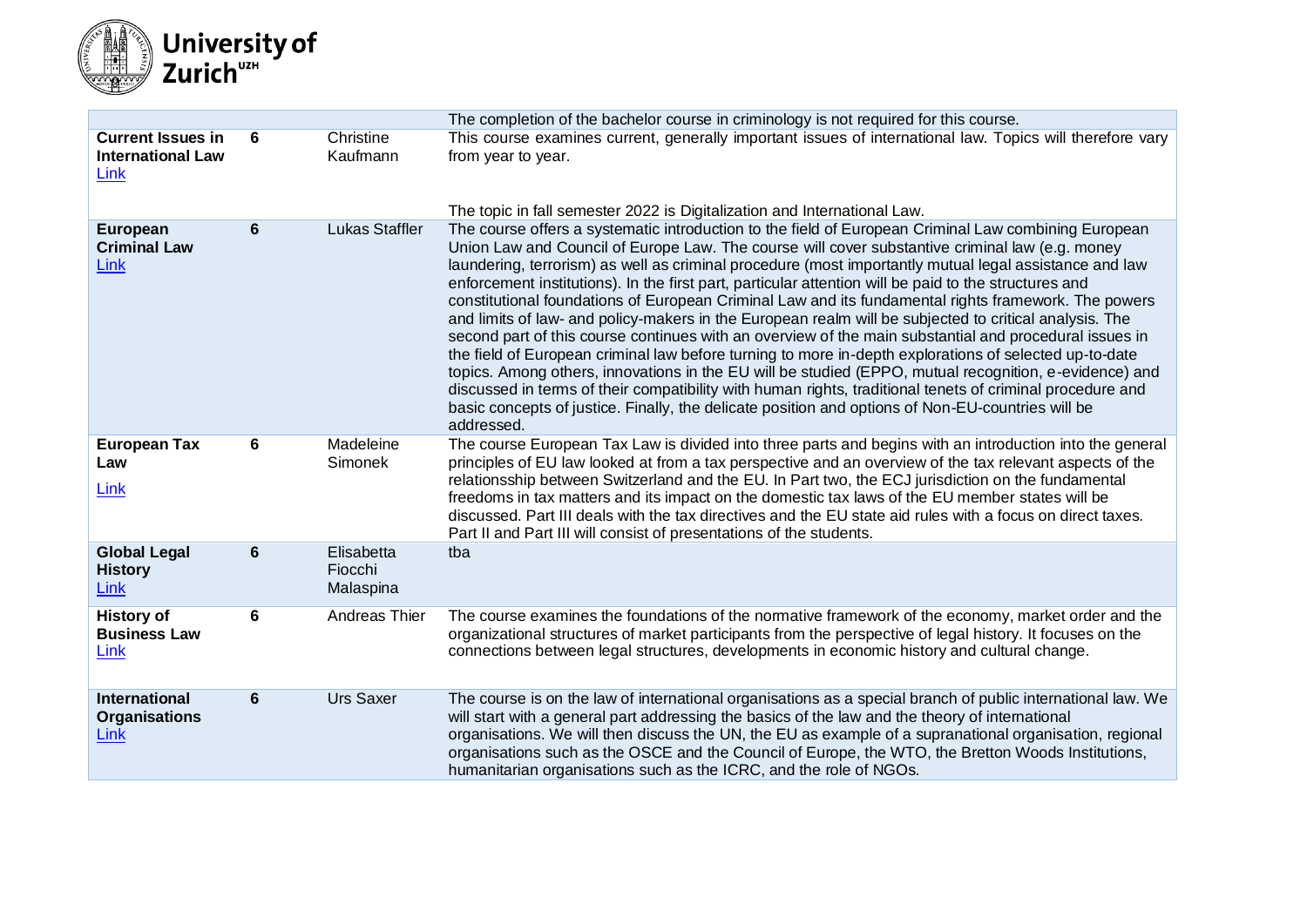

| International<br><b>Sales</b><br>Law (CISG)<br>Link     | $6\phantom{1}6$ | Benjamin<br>Gottlieb                  | This course is designed to introduce students to the theoretical and practical problems of international<br>sales law and the legal solutions served by the United Nations Convention on Contracts for the<br>International Sale of Goods (CISG), which entered into force in 1988 and counts today more than ninety<br>contracting states. The course focuses mainly on the scope of application of the CISG, the hierarchy<br>between the CISG and national sales law provisions, formation of the contract under the CISG,<br>obligations of the parties and remedies in case of non-performance, and the liability regime of the CISG.<br>The course aims also to use the CISG as a base to discuss differing approaches in Civil Law and<br>Common Law jurisdictions, thereby facilitating students with international background to scrutinize their<br>own national sales law system.                                                                                                                                                                                                                                                                                                                                                                                                                                                                                                                                                                |
|---------------------------------------------------------|-----------------|---------------------------------------|-------------------------------------------------------------------------------------------------------------------------------------------------------------------------------------------------------------------------------------------------------------------------------------------------------------------------------------------------------------------------------------------------------------------------------------------------------------------------------------------------------------------------------------------------------------------------------------------------------------------------------------------------------------------------------------------------------------------------------------------------------------------------------------------------------------------------------------------------------------------------------------------------------------------------------------------------------------------------------------------------------------------------------------------------------------------------------------------------------------------------------------------------------------------------------------------------------------------------------------------------------------------------------------------------------------------------------------------------------------------------------------------------------------------------------------------------------------|
| <b>International</b><br><b>Trade Regulation</b><br>Link | 6               | Charlotte<br>Sieber-Gasser            | This course deals with the two central developments in the field of international trade regulation since the<br>end of the Second World War, namely multilateralism and regionalism. With respect to the former, the<br>focus lies primarily on the law and policy of the World Trade Organisation (WTO). Topics include the<br>principles of non-discrimination and transparency, the pursuance of legitimate policy objectives other<br>than trade liberalisation (such as the protection of the environment and human and animal life and<br>health), non-tariff measures (such as rules on technical regulations and subsidies), and current<br>developments (such as the so-called «trade war» between the US and China and the dissolution of the<br>WTO Appellate Body). Special attention is given to the case law of WTO panels and Appellate Body.<br>With respect to regionalism, the focus lies on the law and policy of free trade agreements. Of particular<br>interest are examples of regulatory innovation in selected free agreements which the US, the EU and<br>Switzerland have concluded with partners all over the globe. Moreover, the relevance of "mega<br>regionals", such as the (perhaps re-emerging) TTIP, the CPTPP, RCEP or TiSA is discussed. Finally, the<br>course also addresses the relationship between international trade regulation and domestic law and<br>policy, in particular with a view to EU and Swiss law. |
| Law and<br><b>Economics</b><br>Link                     | $6\phantom{1}6$ | Adrian Künzler<br><b>Mark Steiner</b> | Introduction to the foundations of the economic analysis of criminal law, property, tort, contract,<br>corporate, competition and intellectual property law.                                                                                                                                                                                                                                                                                                                                                                                                                                                                                                                                                                                                                                                                                                                                                                                                                                                                                                                                                                                                                                                                                                                                                                                                                                                                                                |
| <b>Legal Theory</b><br>Link                             | $6\phantom{1}6$ | <b>Matthias</b><br>Mahlmann           | The module offers an outline of key issues of a theoretical reflection of law and justice. It will discuss<br>some historical examples of the evolving theoretical reflection of law and its ethical foundations. In<br>addition, central analytical and normative problems will be considered concerning the structure and<br>content of law and its relation to ethical thought. A special focus of attention will be contemporary<br>cognitive science and its impact on the understanding and conceptualisation of law, including the<br>structure and origin of moral cognition and the problem of free will. The course will offer a critical<br>assessment of these approaches that form one of the most important issues in the contemporary<br>reflection about law. Serious thought on these matters, it will be argued, leads to central problems of our<br>human self- understanding that are of foundational importance for our concept of law. The theoretical<br>reflection and its results will be exemplified by concrete cases including target killings, torture and other<br>issues of civil, criminal, public law and the adjudication of human rights.                                                                                                                                                                                                                                                                                |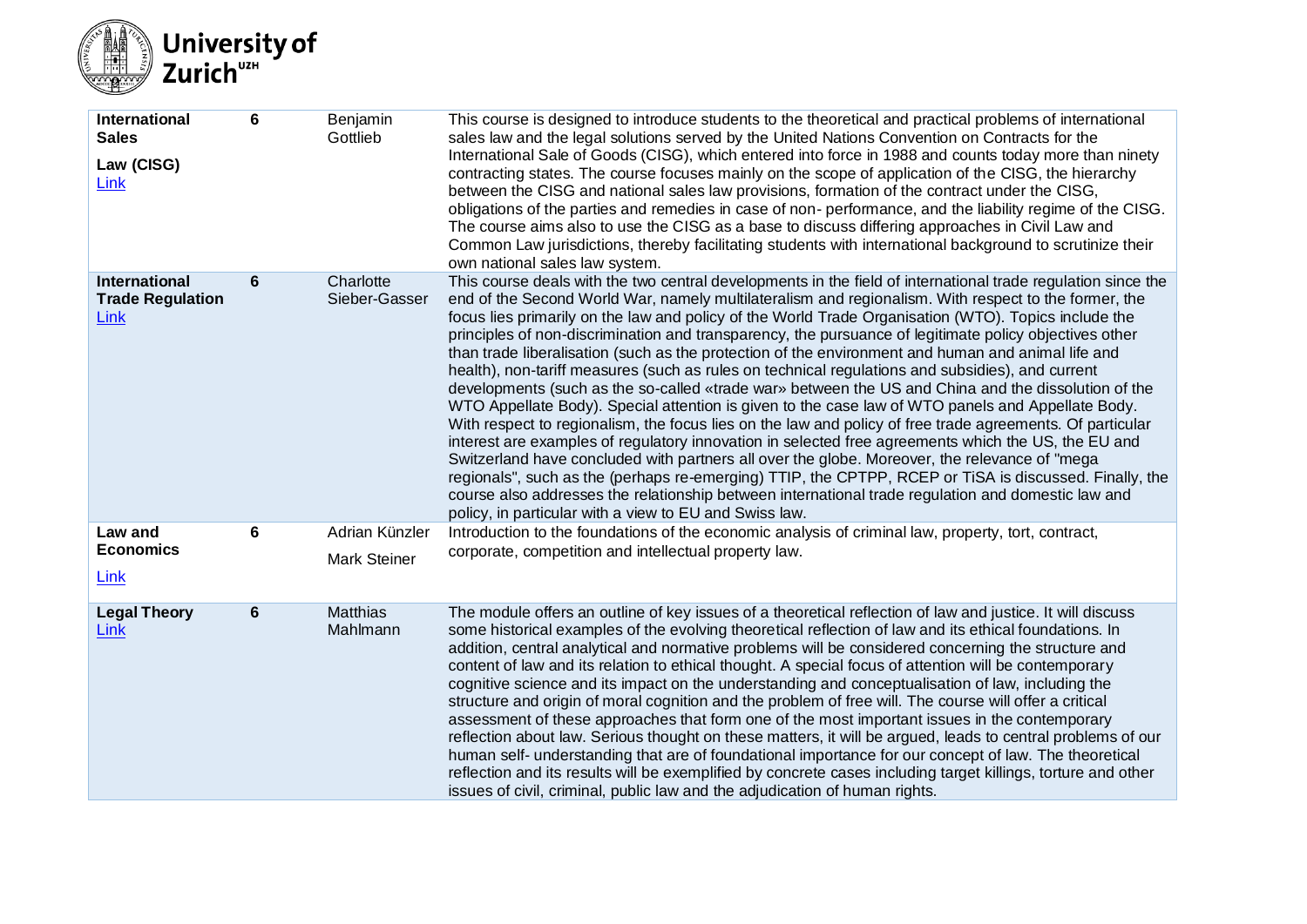

| <b>Principles of</b><br><b>Corporate Law</b><br>Link                                                               | 6 | Samuel Kern<br>Alexander<br>David Bertrand<br>Roth | In the course Principles of Corporate Law we will discuss and analyse the fundamental theories of the<br>company, the role of the board of directors, the role of shareholders, the minority shareholder rights,<br>investor protection, the EU Company Law, Corporate Governance, insider dealing and market abuse,<br>etc. All the issues are dealt with using an international and comparative perspective. Please consult the<br>website of the chair of Prof. Alexander to get a comprehensive overview.                                                                                                                                                                                                                                                                                                                                                                                                                                                                                                                                                                                                                                                                                                              |
|--------------------------------------------------------------------------------------------------------------------|---|----------------------------------------------------|----------------------------------------------------------------------------------------------------------------------------------------------------------------------------------------------------------------------------------------------------------------------------------------------------------------------------------------------------------------------------------------------------------------------------------------------------------------------------------------------------------------------------------------------------------------------------------------------------------------------------------------------------------------------------------------------------------------------------------------------------------------------------------------------------------------------------------------------------------------------------------------------------------------------------------------------------------------------------------------------------------------------------------------------------------------------------------------------------------------------------------------------------------------------------------------------------------------------------|
| <b>Recent Case Law</b><br>of International<br><b>Courts</b><br>Link                                                | 6 | <b>Helen Keller</b><br>Elena<br><b>Brodeala</b>    | Cases before international courts and tribunals raise fascinating, often highly political issues and shape<br>the future development of international law. In this course we will critically analyse some of the most<br>important judgments issued in recent years by the International Court of Justice as well as other<br>international and regional courts and tribunals, such as the European Court of Human Rights. The<br>course will be based on a reader of recent international case law. Each lesson will be devoted to the<br>thorough analysis of one or two cases decided by an international court or tribunal.<br>The number of participants is limited to 24. The first 24 students to book the module and, in addition, to<br>send an email to the Chair (to confirm their interest and secure a presentation slot) will be able to<br>participate. Mobility students who cannot access the module booking tool will have to contact the Mobility<br>Office for booking modules. If you would like to participate in the course but the module is fully booked,<br>please still state your interest, since it is possible that some spots become available again in the first<br>weeks of the semester. |
| <b>Responsible</b><br><b>Business Conduct</b><br>Link                                                              | 6 | Christine<br>Kaufmann<br>Ron Popper                | The course will focus on the existing and emerging rules on corporate responsibility. After an introduction<br>covering the basic instruments in the field of responsible business conduct, including the OECD<br>Guidelines on MNEs, we will discuss the intersection of business with all aspects of society, with a more<br>detailed look on corruption and climate.                                                                                                                                                                                                                                                                                                                                                                                                                                                                                                                                                                                                                                                                                                                                                                                                                                                    |
| <b>Regulation</b><br><b>Without Law? Law</b><br>and Technologies<br>of the Twenty-<br><b>First Century</b><br>Link | 6 | <b>Christoph Beat</b><br>Graber                    | The rapid evolution of technology in the twenty-first century has changed our everyday experience.<br>Every time we connect to the online world, we are faced with filtering technologies that determine what<br>we can or cannot view. More and more we are tied into technology-driven regimes that tether us to<br>manufacturers able to control our experience through locked-in systems and "updates", such as with the<br>iPhone.<br>Dependency-creating technologies are being developed, such as "terminator seeds" that self-destruct<br>after one use, forcing farmers to buy seeds anew every season. These technologies exclude people in a<br>manner analogous to state-enacted property regimes, or make them dependent on their manufacturers,<br>raising issues of power balance. But, how is it that we should understand these technologies and the fact<br>that they have law-like effects? Should we understand them as law or as part of the legal system? At the<br>same time, how do these new technologies affect the way we conceive law? During the course we are                                                                                                                                |